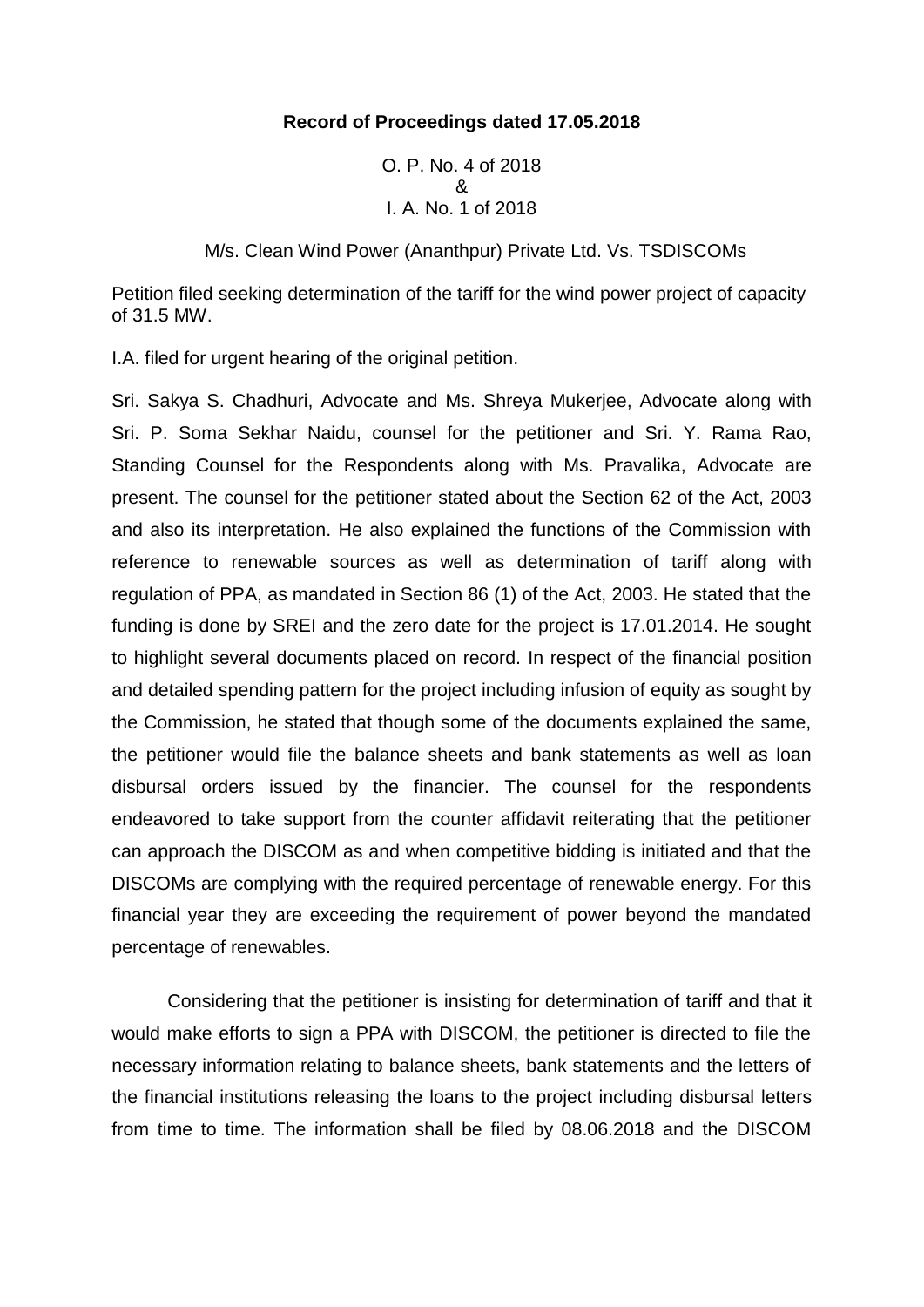upon receipt of information from the petitioner may submit its point of view, if any, by 14.06.2018.

Adjourned to 18.06.2018 at 11.00 A.M.

 Sd/- Chairman.

### O. P. No. 2 of 2017

### M/s. NSL Krishnaveni Sugars Ltd. Vs. TSDISCOMs

Petition filed seeking for determination of tariff for 28.2 MW bagasse based cogeneration project consequent to the directions to purchase power under long term PPA

Sri. K. Gopal Chowdary, Advocate along with Sri. M. Sridhar, Advocate representing Sri. Challa Gunaranjan, counsel for the petitioner and Sri. Y. Rama Rao, Standing Counsel for the respondent along with Ms. Pravalika, Advocate are present. The counsel for the petitioner stated and highlighted the fact that the tariff for the project has to be determined by the Commission as no tariff both fixed and variable has been determined for the projects which have been established after 2009.

He stated that the tariff determination of renewable sources, more particularly bagasse has been done by the CERC and the earlier APERC in different modes. While the CERC adopted the method of determining the levelized tariff for the entire plant life, on the other hand, the then APERC determined the tariff based on repayment of loans over a period of 10 years by factoring in depreciation. In either modes, the tariff will be applicable when it is sought for project specific determination, the year in which it is sought. Thus, in the present petition, if generic tariff were to be determined from the year 2009 onwards or the year 2011 when this project came into existence, the relevant year of operation will be applicable.

The counsel for the petitioner sought to point out that Section 62 read with Section 86 (1) (a) and (b) of the Act, 2003 has mandated different powers and functions to be discharged by the Commission. The Commission is required to determine the tariff for the project specific and intended for sale to the licensee. Such determination is also seen in the functions in Section 86, but it does not restrict determination of tariff for sale to the licensee alone. However, a separate provision is made in the functions regarding power purchase agreement where the price is also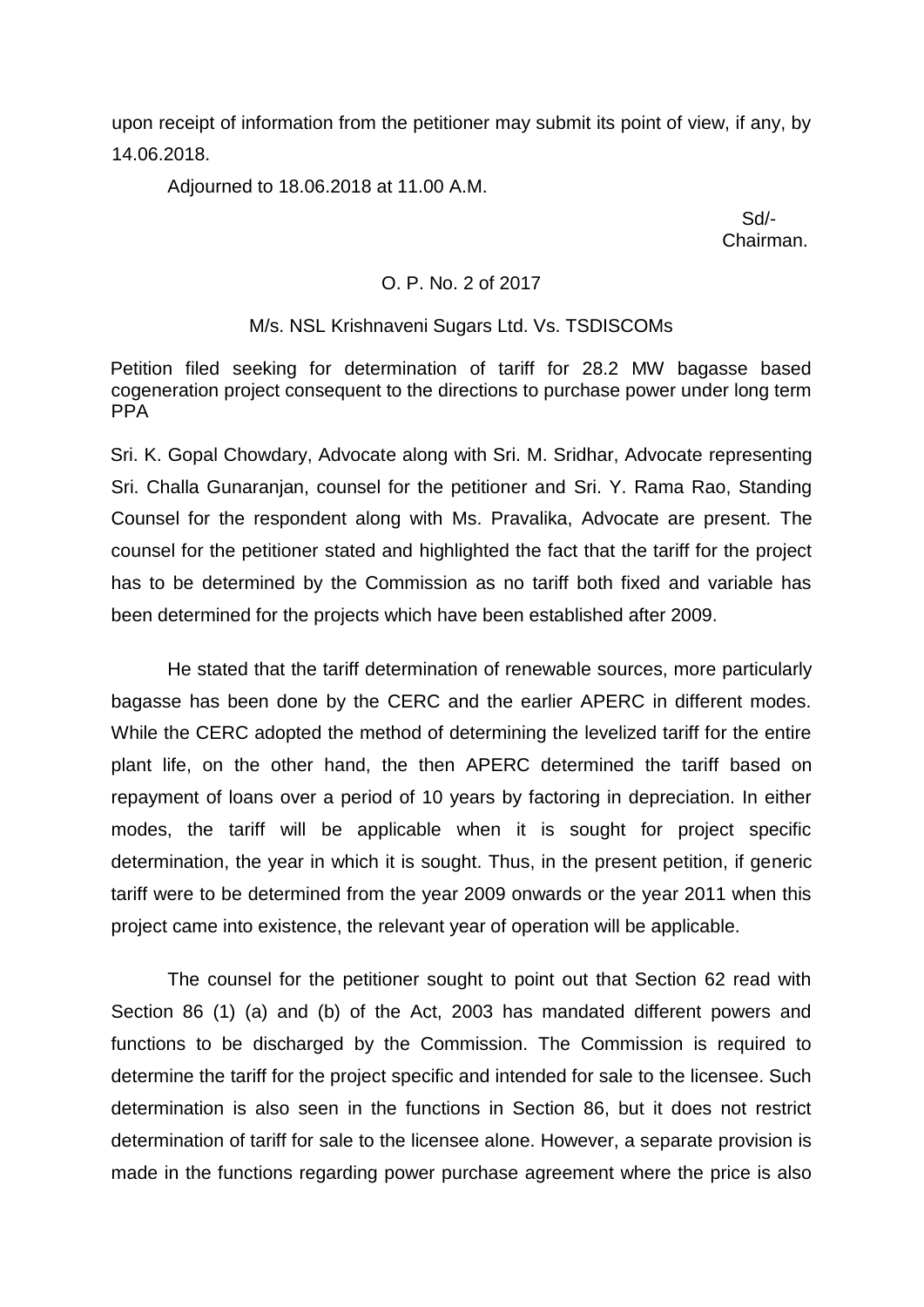looked into. Therefore, the Commission cannot itself put fetters on its functions by insisting that in the absence of the agreement, tariff cannot be determined. In fact, the Hon'ble Supreme Court had recently opined that notification issued under section 3 of the Act, 2003 is a law and has binding force. Therefore, the Commission is bound to give effect to such law and for that purpose under the act itself, it has been mandated to promote renewable energy under section 86 (1) (e) of the Act, 2003. The petitioner has filed certain information as directed by the Commission and as such he seeks time to make submissions in detail on all the above aspects at a later date. The counsel for the respondent stated that since additional information has been filed, the respondent would like to look into the same and make submissions on the next date of hearing on the basis of the points formulated by the counsel for the petitioner.

Adjourned to 08.06.2018 at 11.00 A.M.

 Sd/ in the contract of the contract of the contract of the contract of the contract of the contract of the contract of the contract of the contract of the contract of the contract of the contract of the contract of the contrac

### O. P. No. 10 of 2018

#### M/s. ACME Solar Power Technology Private Ltd. Vs. TSSPDCL

Petition filed seeking orders for granting extension of time for SCOD of (7) months

Ms. Puja Priyadarshini, Advocate along with Sri. Mast Ram Deswal, Asst General Manager of the firm representing Sri. Hemant Sahai, Senior Counsel for the petitioner and Sri. Y. Rama Rao, Standing Counsel for the respondents along with Ms. Pravalika, Advocate are present. The counsel for the petitioner stated that due to several reasons, the power plant could not be synchronized within the time stipulated in the PPA. Initially, there was a problem of location of the transmission line, as the transmission line had to be shifted due to establishment and restoration of old reservoir. Subsequently, there was right of way issue as TSTRANSCO had itself addressed a letter to the District Collector and Magistrate to enable the developer in erecting the transmission line. She was at pains to explain the dates on which the particular events have taken place with regard to completion of the project and synchronization to the grid.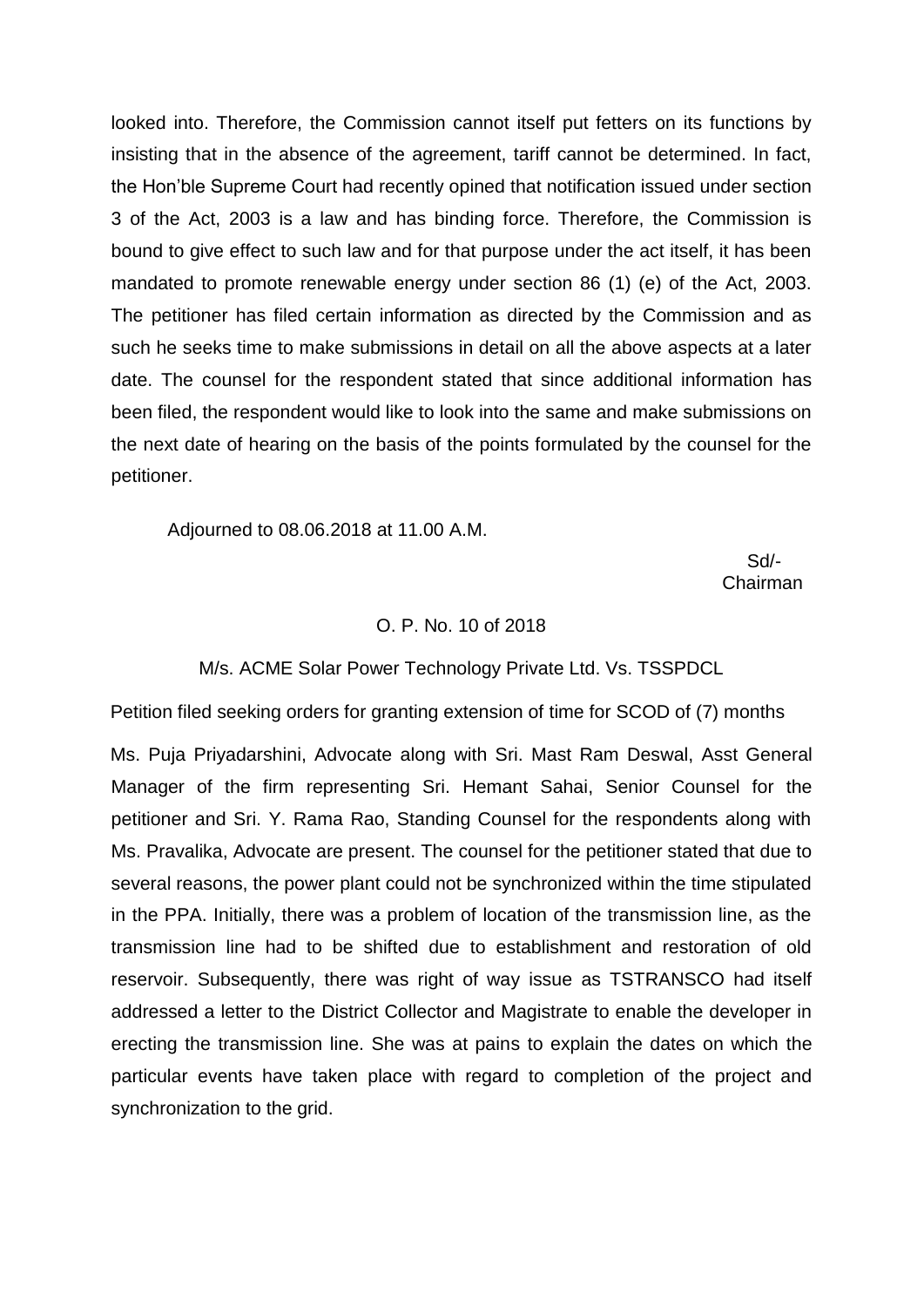The counsel for the respondent stated that the Commission had extended the SCOD up to 30.06.2017 in terms of the government orders and subsequently, the government had extended up to 31.10.2017, which was not accepted by the Commission. The Commission directed that individual projects to file a petition for extension of SCOD, which will be examined separately on case to case basis and also the tariff to be determined on filing a petition separately. He also requested time for filing counter affidavit explaining their position in this case.

The Commission required detailed chronology of events specifying at what stage the project was delayed and ultimately when it was synchronized. The counter affidavit has to be filed by 08.06.2018 duly making available a copy of the same to the petitioner and the petitioner may file a reply immediately and not later than 15.06.2018.

Adjourned to 20.06.2018 at 11.00 A.M.

 Sd/- Chairman

# O. P. No. 11 of 2018

## M/s. M/s. ACME Nizamabad Solar Energy Private Ltd. Vs. TSDISCOMs & **TSTRANSCO**

Petition filed seeking orders for granting extension of time for SCOD of (120) days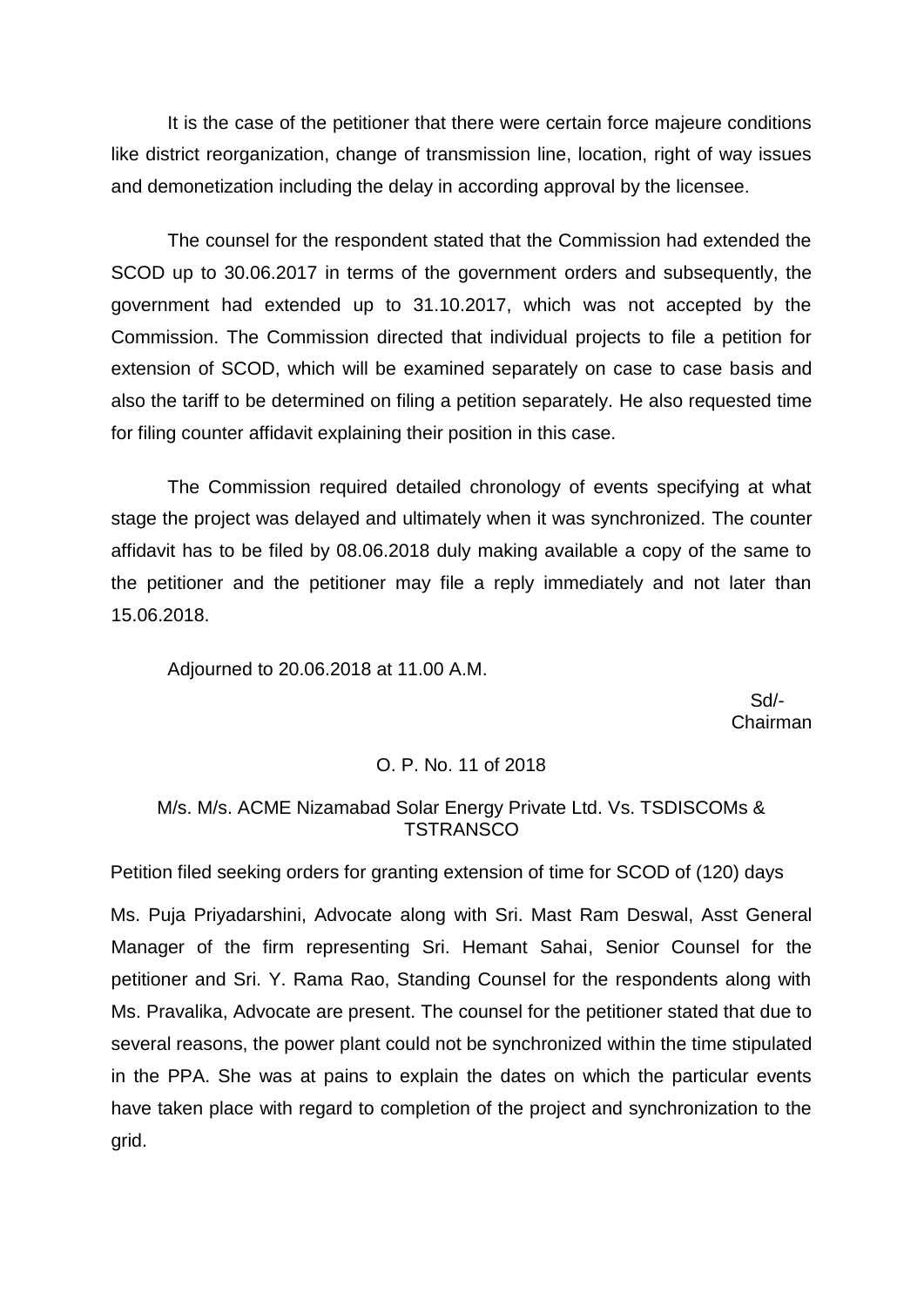The counsel for the respondent stated that the Commission had extended the SCOD up to 30.06.2017 in terms of the government orders and subsequently, the government had extended up to 31.10.2017, which was not accepted by the Commission. The Commission directed that individual projects to file a petition for extension of SCOD, which will be examined separately on case to case basis and also the tariff to be determined on filing a petition separately. He also requested time for filing counter affidavit explaining their position in this case.

The Commission required detailed chronology of events specifying at what stage the project was delayed and ultimately when it was synchronized. The counter affidavit has to be filed by 08.06.2018 duly making available a copy of the same to the petitioner and the petitioner may file a reply immediately and not later than 15.06.2018.

Adjourned to 20.06.2018 at 11.00 A.M.

 Sd/- Chairman

### O. P. No. 12 of 2018

M/s. ACME Karimnagar Solar Power Private Ltd. Vs. TSDISCOMs & TSTRANSCO

Petition filed seeking orders for granting extension of time for SCOD of (5) days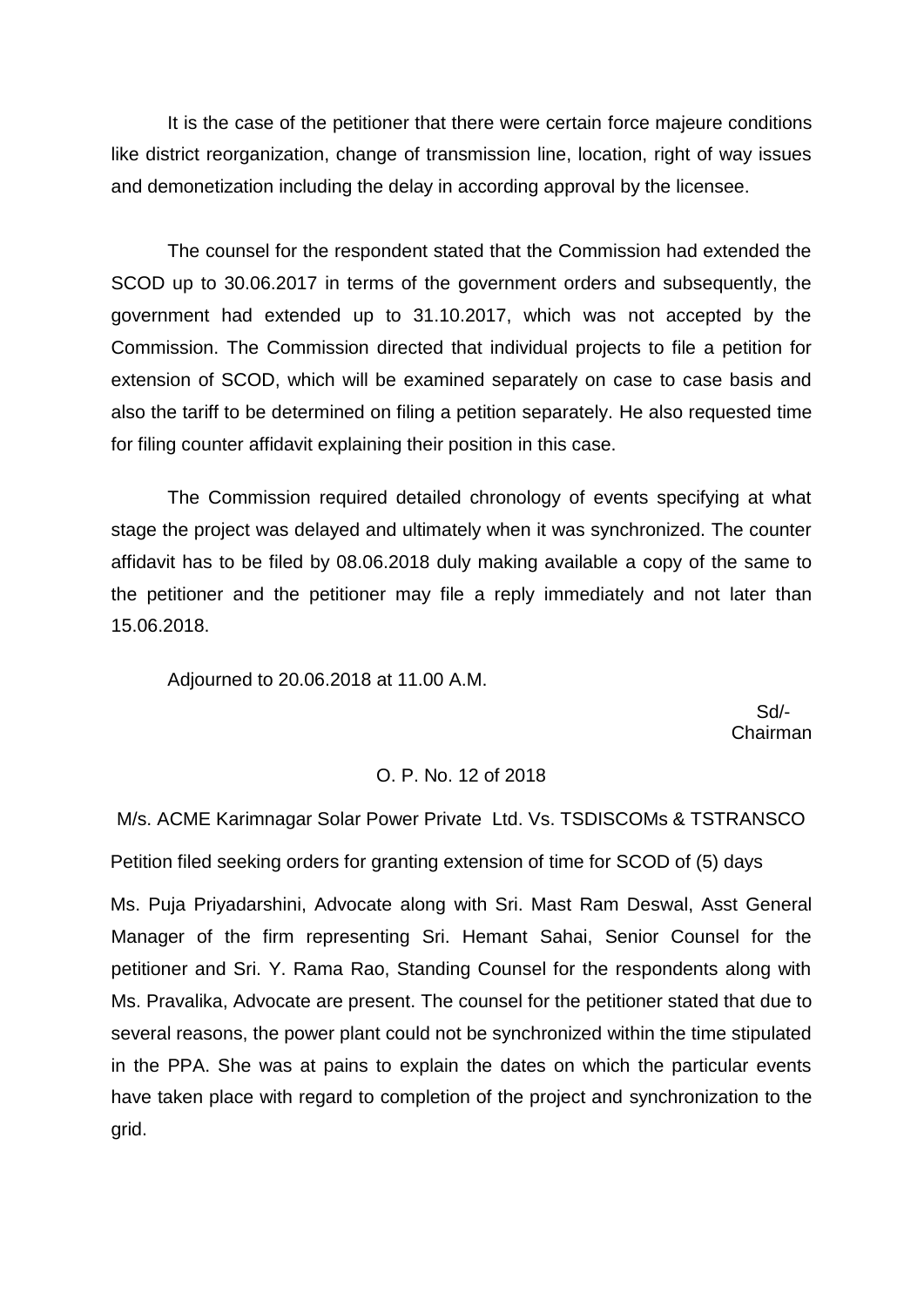The counsel for the respondent stated that the Commission had extended the SCOD up to 30.06.2017 in terms of the government orders and subsequently, the government had extended up to 31.10.2017, which was not accepted by the Commission. The Commission directed that individual projects to file a petition for extension of SCOD, which will be examined separately on case to case basis and also the tariff to be determined on filing a petition separately. He also requested time for filing counter affidavit explaining their position in this case.

The Commission required detailed chronology of events specifying at what stage the project was delayed and ultimately when it was synchronized. The counter affidavit has to be filed by 08.06.2018 duly making available a copy of the same to the petitioner and the petitioner may file a reply immediately and not later than 15.06.2018.

Adjourned to 20.06.2018 at 11.00 A.M.

 Sd/- Chairman

## O. P. No. 13 of 2018

M/s. ACME Medak Solar Energy Private Ltd. Vs. TSDISCOMs & TSTRANSCO

Petition filed seeking orders for granting extension of time for SCOD of (166) days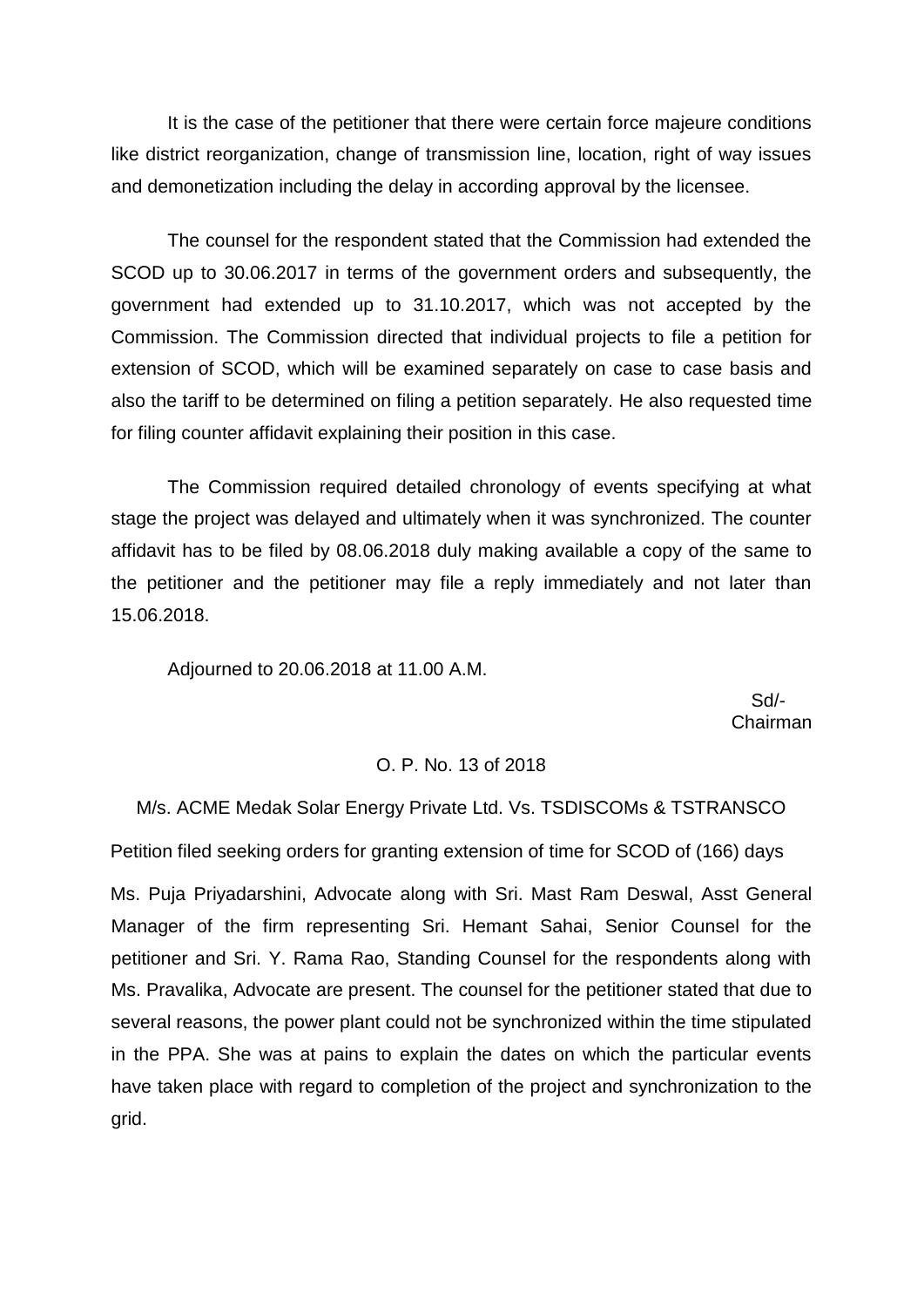The counsel for the respondent stated that the Commission had extended the SCOD up to 30.06.2017 in terms of the government orders and subsequently, the government had extended up to 31.10.2017, which was not accepted by the Commission. The Commission directed that individual projects to file a petition for extension of SCOD, which will be examined separately on case to case basis and also the tariff to be determined on filing a petition separately. He also requested time for filing counter affidavit explaining their position in this case.

The Commission required detailed chronology of events specifying at what stage the project was delayed and ultimately when it was synchronized. The counter affidavit has to be filed by 08.06.2018 duly making available a copy of the same to the petitioner and the petitioner may file a reply immediately and not later than 15.06.2018.

Adjourned to 20.06.2018 at 11.00 A.M.

 Sd/- Chairman

## O. P. No. 14 of 2018

M/s. M/s. Neemuch Solar Power Private Ltd. Vs. TSDISCOMs & TSTRANSCO

Petition filed seeking orders for granting extension of time for SCOD of (28) days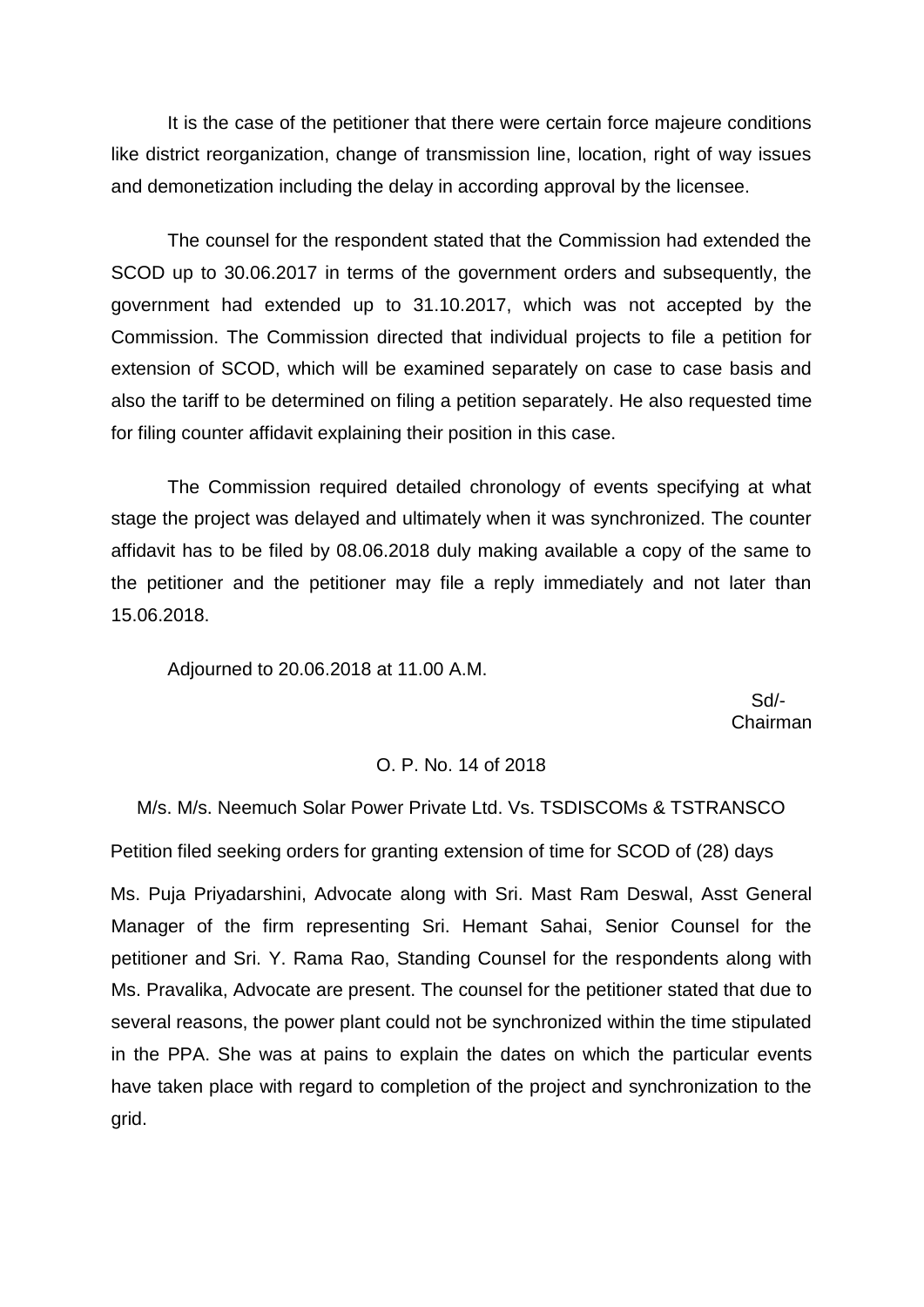The counsel for the respondent stated that the Commission had extended the SCOD up to 30.06.2017 in terms of the government orders and subsequently, the government had extended up to 31.10.2017, which was not accepted by the Commission. The Commission directed that individual projects to file a petition for extension of SCOD, which will be examined separately on case to case basis and also the tariff to be determined on filing a petition separately. He also requested time for filing counter affidavit explaining their position in this case.

The Commission required detailed chronology of events specifying at what stage the project was delayed and ultimately when it was synchronized. The counter affidavit has to be filed by 08.06.2018 duly making available a copy of the same to the petitioner and the petitioner may file a reply immediately and not later than 15.06.2018.

Adjourned to 20.06.2018 at 11.00 A.M.

 Sd/- Chairman

## O. P. No. 15 of 2018

M/s. M/s. ACME Narwan Solar Power Private Ltd. Vs. TSDISCOMs & TSTRANSCO Petition filed seeking orders for granting extension of time for SCOD of (166) days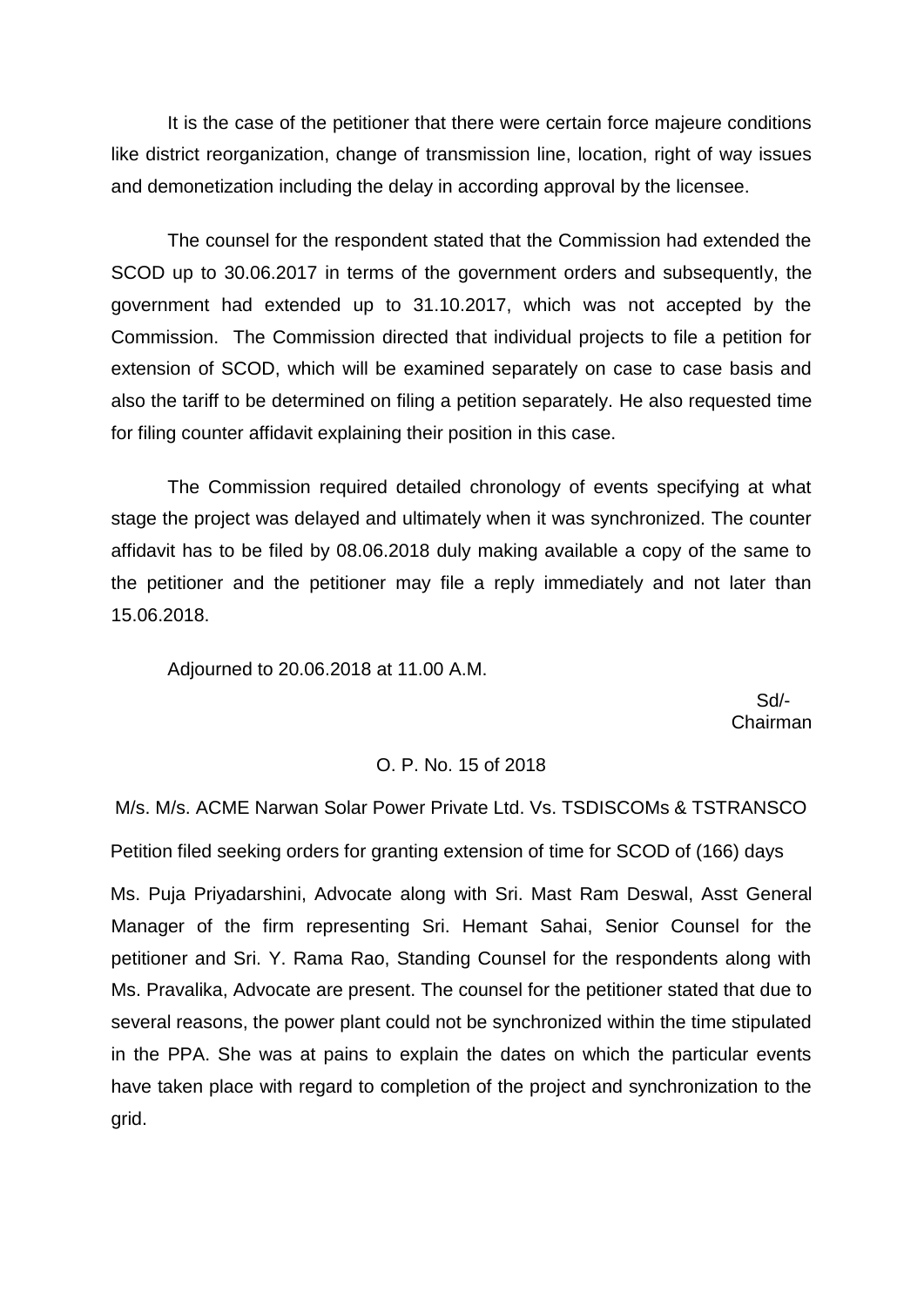The counsel for the respondent stated that the Commission had extended the SCOD up to 30.06.2017 in terms of the government orders and subsequently, the government had extended up to 31.10.2017, which was not accepted by the Commission. The Commission directed that individual projects to file a petition for extension of SCOD, which will be examined separately on case to case basis and also the tariff to be determined on filing a petition separately. He also requested time for filing counter affidavit explaining their position in this case.

The Commission required detailed chronology of events specifying at what stage the project was delayed and ultimately when it was synchronized. The counter affidavit has to be filed by 08.06.2018 duly making available a copy of the same to the petitioner and the petitioner may file a reply immediately and not later than 15.06.2018.

Adjourned to 20.06.2018 at 11.00 A.M.

 Sd/- Chairman

## O. P. No. 16 of 2018

M/s. M/s. Rewanchal Solar Power Private Ltd. Vs. TSDISCOMs & TSTRANSCO

Petition filed seeking orders for granting extension of time for SCOD of (165) days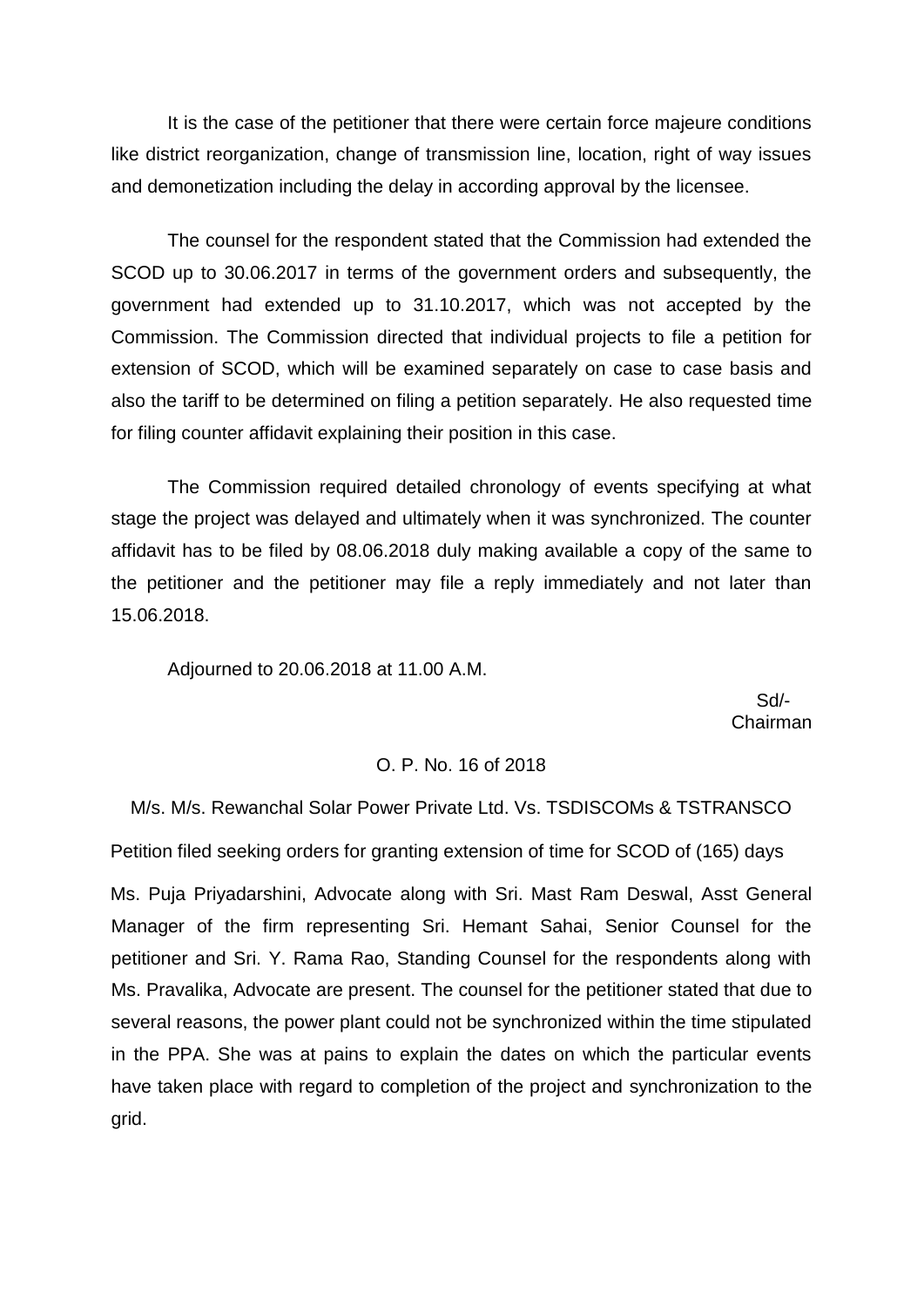The counsel for the respondent stated that the Commission had extended the SCOD up to 30.06.2017 in terms of the government orders and subsequently, the government had extended up to 31.10.2017, which was not accepted by the Commission. The Commission directed that individual projects to file a petition for extension of SCOD, which will be examined separately on case to case basis and also the tariff to be determined on filing a petition separately. He also requested time for filing counter affidavit explaining their position in this case.

The Commission required detailed chronology of events specifying at what stage the project was delayed and ultimately when it was synchronized. The counter affidavit has to be filed by 08.06.2018 duly making available a copy of the same to the petitioner and the petitioner may file a reply immediately and not later than 15.06.2018.

Adjourned to 20.06.2018 at 11.00 A.M.

 Sd/- Chairman

# O. P. No. 17 of 2018

# M/s. M/s. ACME Ranga Reddy Solar Power Private Ltd. Vs. TSDISCOMs & **TSTRANSCO**

Petition filed seeking orders for granting extension of time for SCOD of (42) days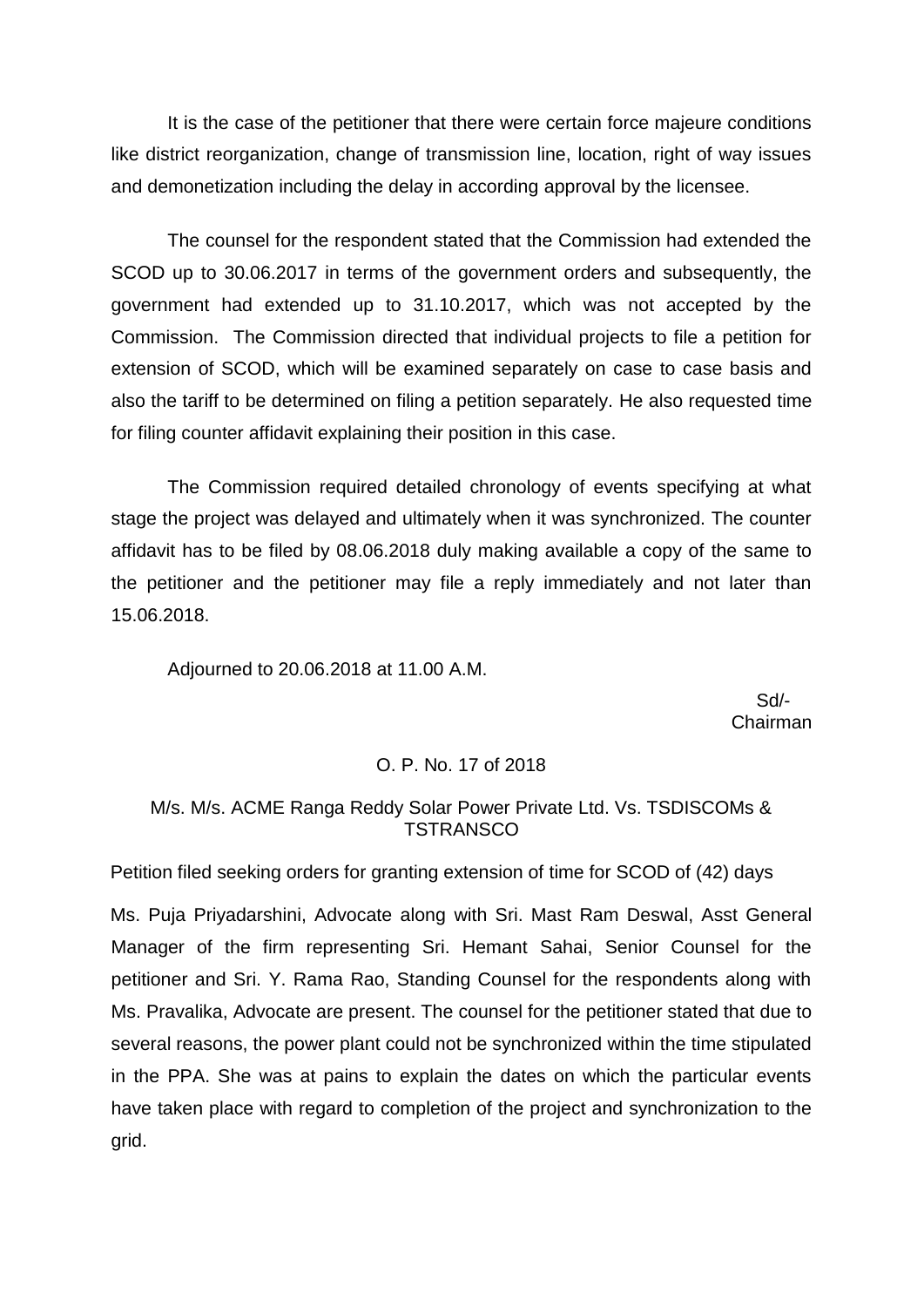The counsel for the respondent stated that the Commission had extended the SCOD up to 30.06.2017 in terms of the government orders and subsequently, the government had extended up to 31.10.2017, which was not accepted by the Commission. The Commission directed that individual projects to file a petition for extension of SCOD, which will be examined separately on case to case basis and also the tariff to be determined on filing a petition separately. He also requested time for filing counter affidavit explaining their position in this case.

The Commission required detailed chronology of events specifying at what stage the project was delayed and ultimately when it was synchronized. The counter affidavit has to be filed by 08.06.2018 duly making available a copy of the same to the petitioner and the petitioner may file a reply immediately and not later than 15.06.2018.

Adjourned to 20.06.2018 at 11.00 A.M.

 Sd/- Chairman

### O. P. No. 18 of 2018

# M/s. M/s. ACME Warangal Solar Power Private Ltd. Vs. TSDISCOMs & **TSTRANSCO**

Petition filed seeking orders for granting extension of time for SCOD of (14) days

Ms. Puja Priyadarshini, Advocate along with Sri. Mast Ram Deswal, Asst General Manager of the firm representing Sri. Hemant Sahai, Senior Counsel for the petitioner and Sri. Y. Rama Rao, Standing Counsel for the respondents along with Ms. Pravalika, Advocate are present. The counsel for the petitioner stated that due to several reasons, the power plant could not be synchronized within the time stipulated in the PPA. Initially, there was a problem of location of the transmission line, as the transmission line had to be shifted due to establishment and restoration of old reservoir. Subsequently, there was right of way issue as TSTRANSCO had itself addressed letter to the District Collector and Magistrate to enable the developer in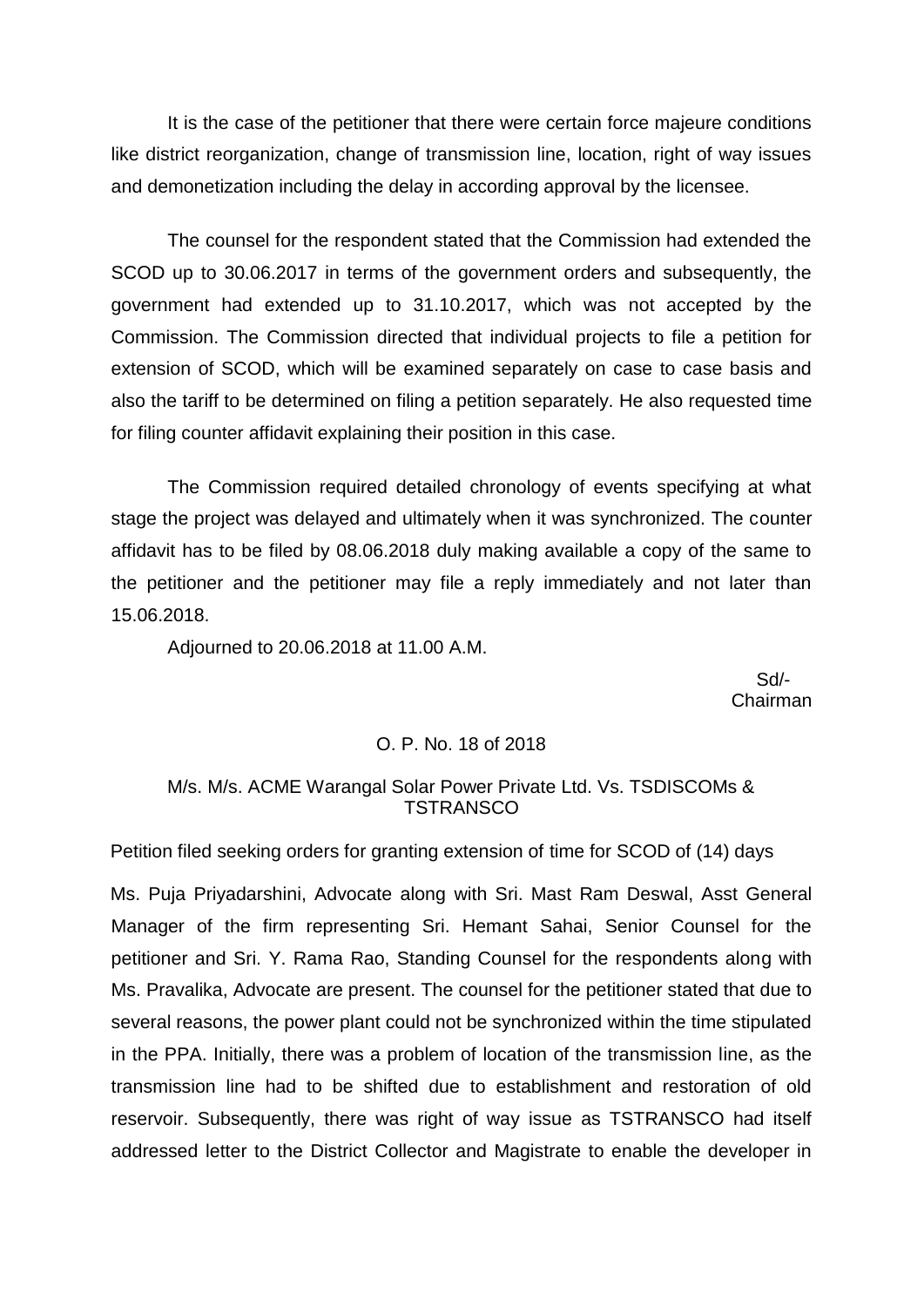erecting the transmission line. She was at pain to explain the dates on which events have taken place or ought to have taken place.

It is the case of the petitioner that there were certain force majeure conditions like district reorganization, change transmission line, location, right of way issues and demonetization including the delay in according approval by the licensee.

The counsel for the respondent stated that the Commission had extended the SCOD up to 30.06.2017 in terms of the government orders and subsequently, the government had extended up to 31.10.2017, which was not accepted by the Commission. The Commission directed that individual projects to file a petition for extension of SCOD, which will be examined separately on case to case basis and also the tariff to be determined on filing a petition separately. He also requested time for filing counter affidavit explaining their position in this case.

The Commission required detailed chronology of events specifying at what stage the project was delayed and ultimately when it was synchronized. The counter affidavit has to be filed by 08.06.2018 duly making available a copy of the same to the petitioner and the petitioner may filed a reply immediately and not later than 15.06.2018.

Adjourned to 20.06.2018 at 11.00 A.M.

 Sd/- Chairman

#### O. P. No. 19 of 2018

M/s. M/s. ACME Fazilka Solar Power Private Ltd. Vs. TSDISCOMs & TSTRANSCO Petition filed seeking orders for granting extension of time for SCOD of (28) days Ms. Puja Priyadarshini, Advocate along with Sri. Mast Ram Deswal, Asst General Manager of the firm representing Sri. Hemant Sahai, Senior Counsel for the petitioner and Sri. Y. Rama Rao, Standing Counsel for the respondents along with Ms. Pravalika, Advocate are present. The counsel for the petitioner stated that due to several reasons, the power plant could not be synchronized within the time stipulated in the PPA. She was at pains to explain the dates on which the particular events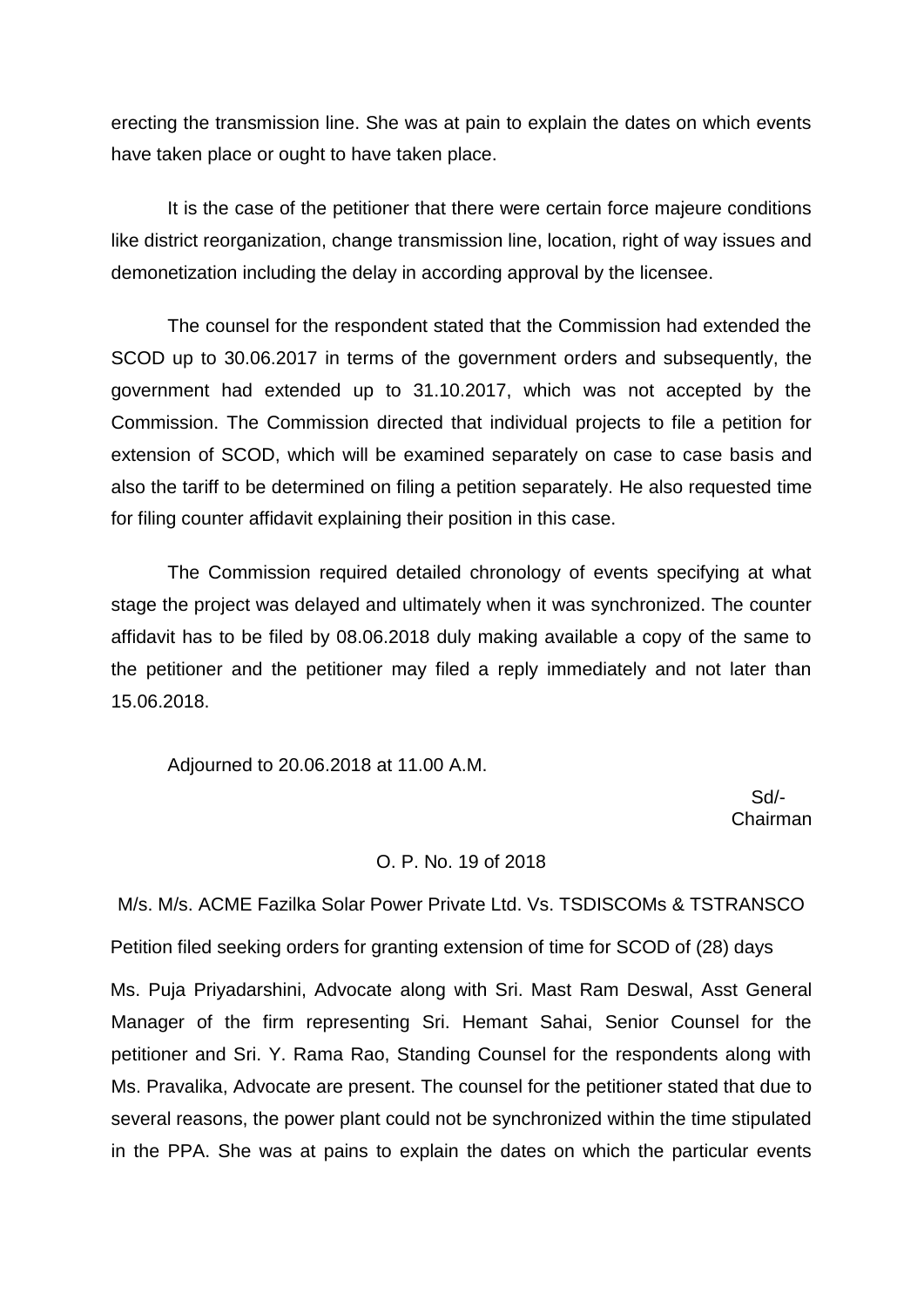have taken place with regard to completion of the project and synchronization to the grid.

It is the case of the petitioner that there were certain force majeure conditions like district reorganization, change of transmission line, location, right of way issues and demonetization including the delay in according approval by the licensee.

The counsel for the respondent stated that the Commission had extended the SCOD up to 30.06.2017 in terms of the government orders and subsequently, the government had extended up to 31.10.2017, which was not accepted by the Commission. The Commission directed that individual projects to file a petition for extension of SCOD, which will be examined separately on case to case basis and also the tariff to be determined on filing a petition separately. He also requested time for filing counter affidavit explaining their position in this case.

The Commission required detailed chronology of events specifying at what stage the project was delayed and ultimately when it was synchronized. The counter affidavit has to be filed by 08.06.2018 duly making available a copy of the same to the petitioner and the petitioner may file a reply immediately and not later than 15.06.2018.

Adjourned to 20.06.2018 at 11.00 A.M.

 Sd/- Chairman

### O. P. No. 20 of 2018

M/s. M/s. ACME PV Powertech Private Ltd. Vs. TSDISCOMs & TSTRANSCO

Petition filed seeking orders for granting extension of time for SCOD of (88) days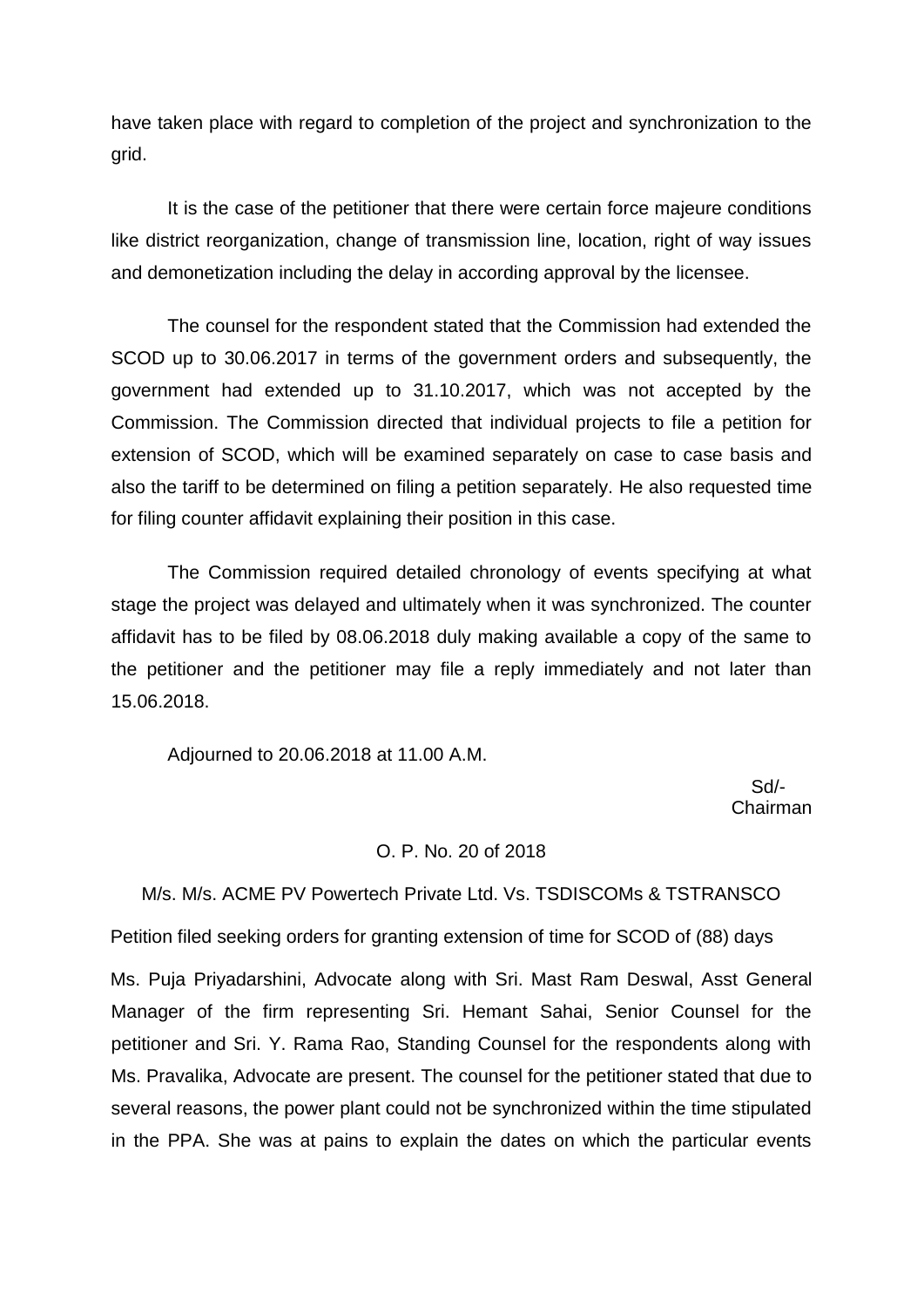have taken place with regard to completion of the project and synchronization to the grid.

It is the case of the petitioner that there were certain force majeure conditions like district reorganization, change of transmission line, location, right of way issues and demonetization including the delay in according approval by the licensee.

The counsel for the respondent stated that the Commission had extended the SCOD up to 30.06.2017 in terms of the government orders and subsequently, the government had extended up to 31.10.2017, which was not accepted by the Commission. The Commission directed that individual projects to file a petition for extension of SCOD, which will be examined separately on case to case basis and also the tariff to be determined on filing a petition separately. He also requested time for filing counter affidavit explaining their position in this case.

The Commission required detailed chronology of events specifying at what stage the project was delayed and ultimately when it was synchronized. The counter affidavit has to be filed by 08.06.2018 duly making available a copy of the same to the petitioner and the petitioner may file a reply immediately and not later than 15.06.2018.

Adjourned to 20.06.2018 at 11.00 A.M.

 Sd/- Chairman

### O. P. No. 21 of 2018

M/s. M/s. Sun World Solar Power Private Ltd. Vs. TSDISCOMs & TSTRANSCO

Petition filed seeking orders for granting extension of time for SCOD of (175) days Ms. Puja Priyadarshini, Advocate along with Sri. Mast Ram Deswal, Asst General Manager of the firm representing Sri. Hemant Sahai, Senior Counsel for the petitioner and Sri. Y. Rama Rao, Standing Counsel for the respondents along with Ms. Pravalika, Advocate are present. The counsel for the petitioner stated that due to several reasons, the power plant could not be synchronized within the time stipulated in the PPA. She was at pains to explain the dates on which the particular events